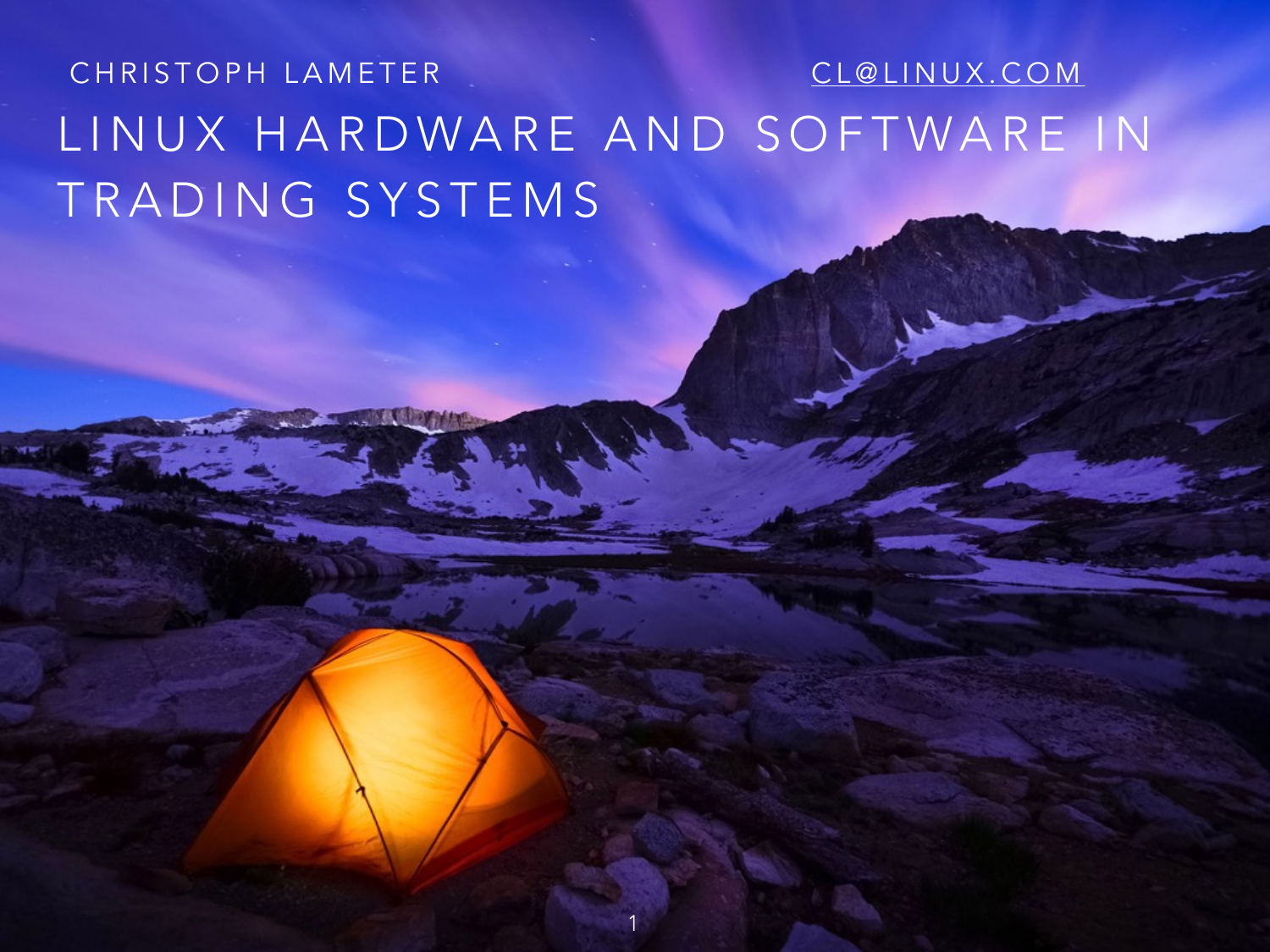### • Linux software development is often targeted for Enterprise customers

- Different needs for latency, different hardware support.
- Low level: FPGA, GPU, device direct access.
- Noise issues.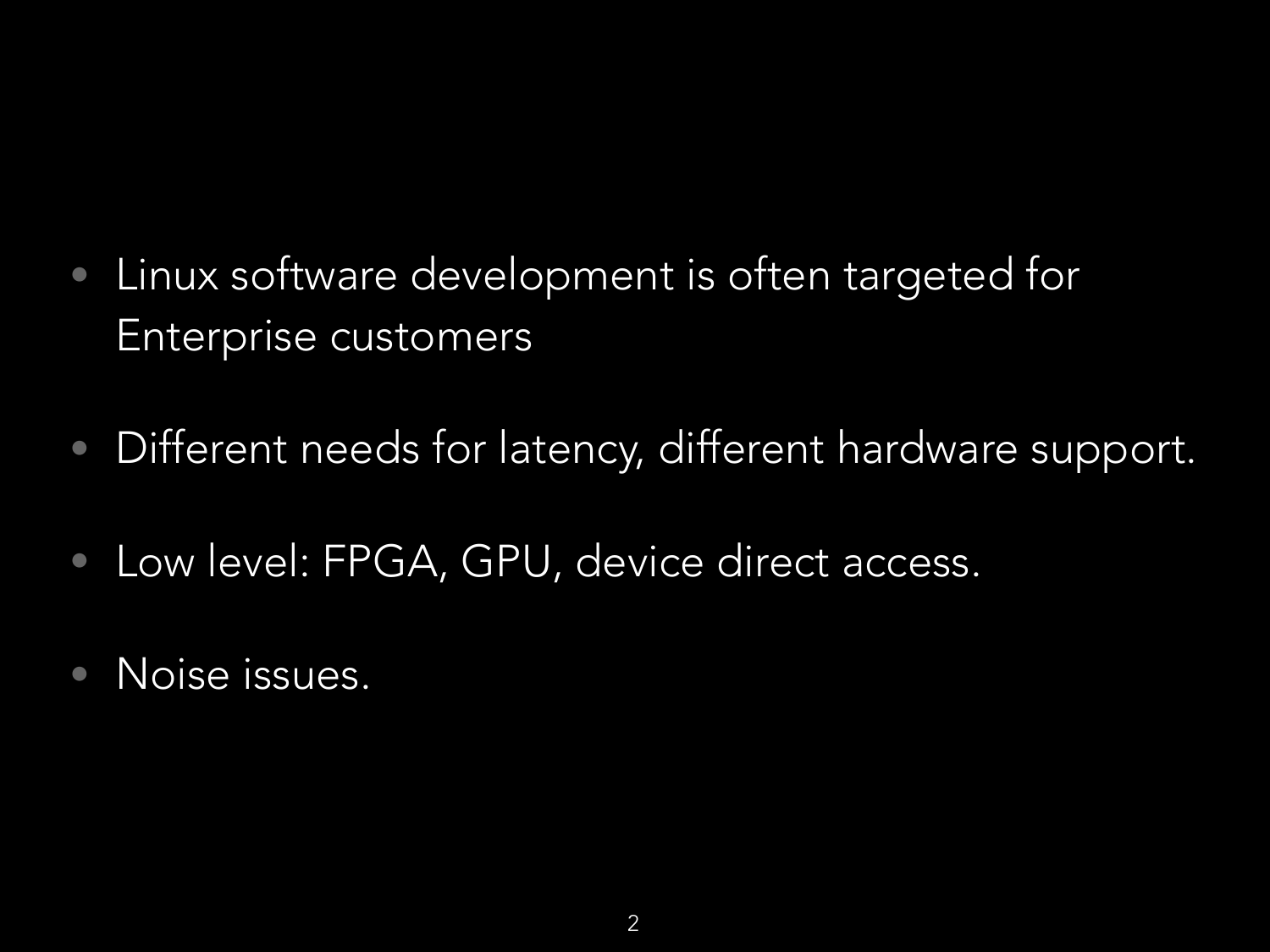# MODIFICATIONS FOR TRADING

- Special networking hardware (Solarflare, Mellanox, FPGA)
- Network stack reconfiguration
- Network stack replacement
- System reconfiguration for lower latency
- Power management to lower latency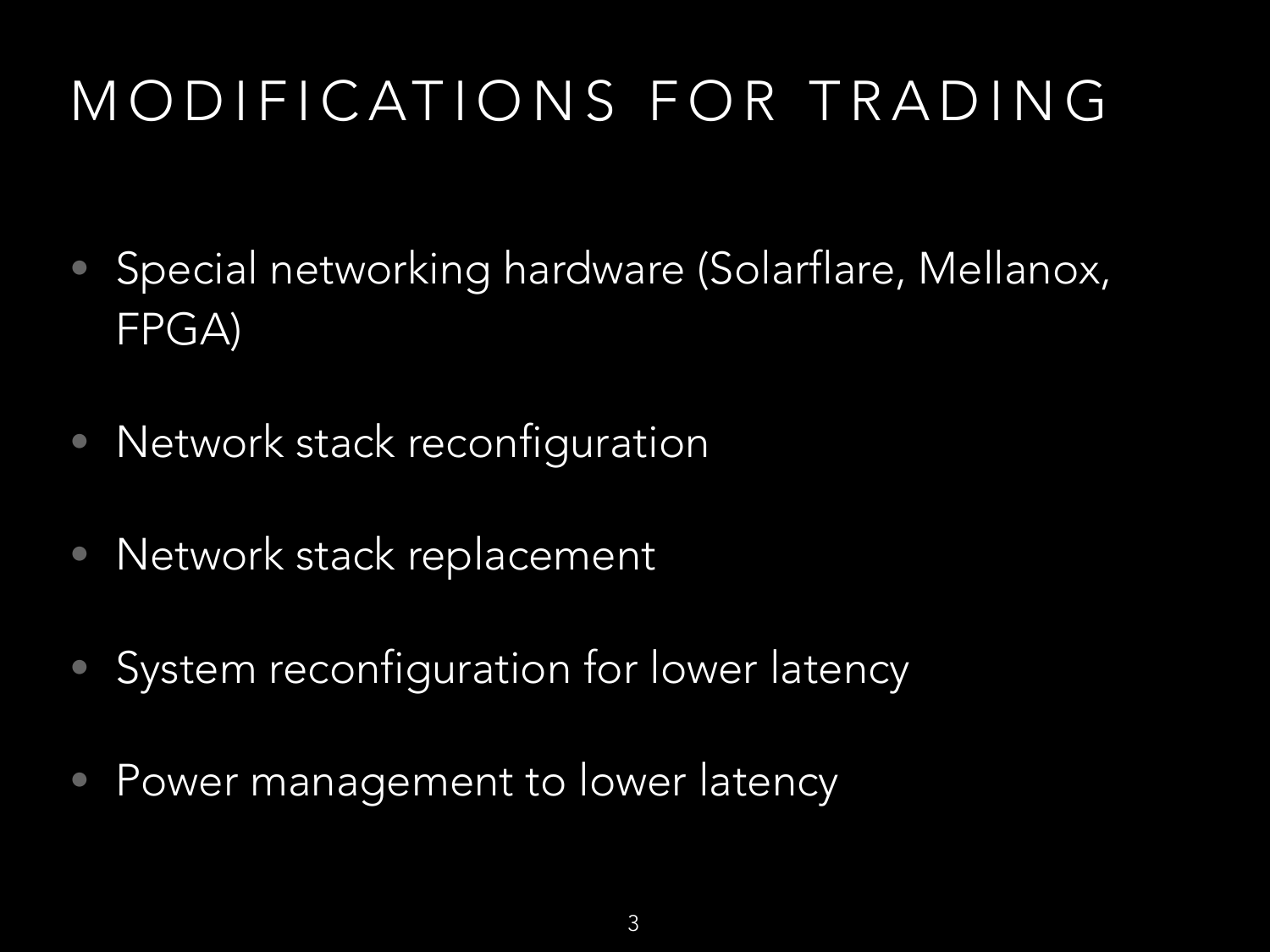#### TRADING COMMUNITY THINKING

- We can do it ourselves.
- And we do it better than anyone else
- We know tricks that we wont share with others
- And therefore we will not communicate, cooperate or share.

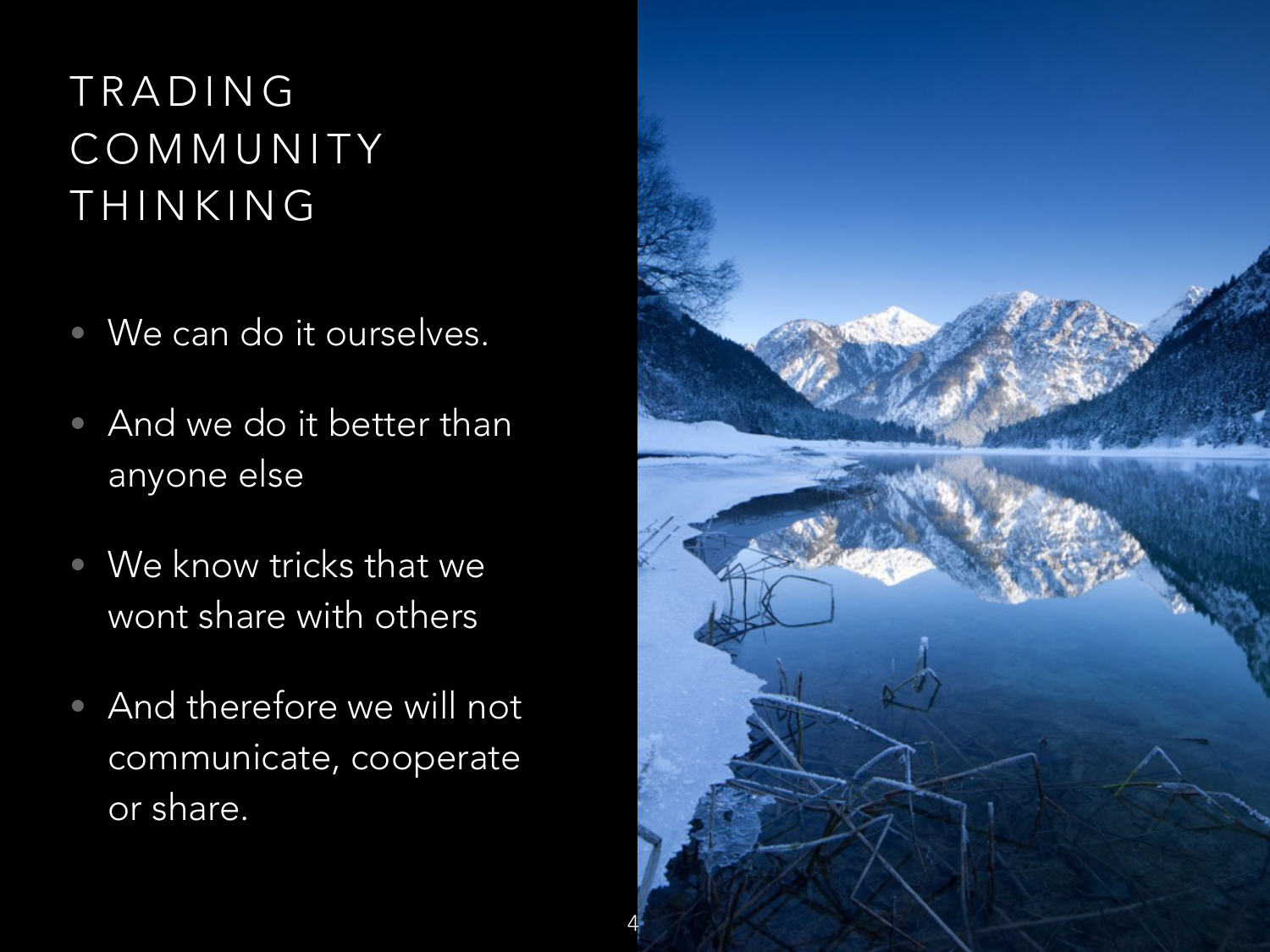### MISTAKES, HEROES, FAILURES CONSEQUENCES

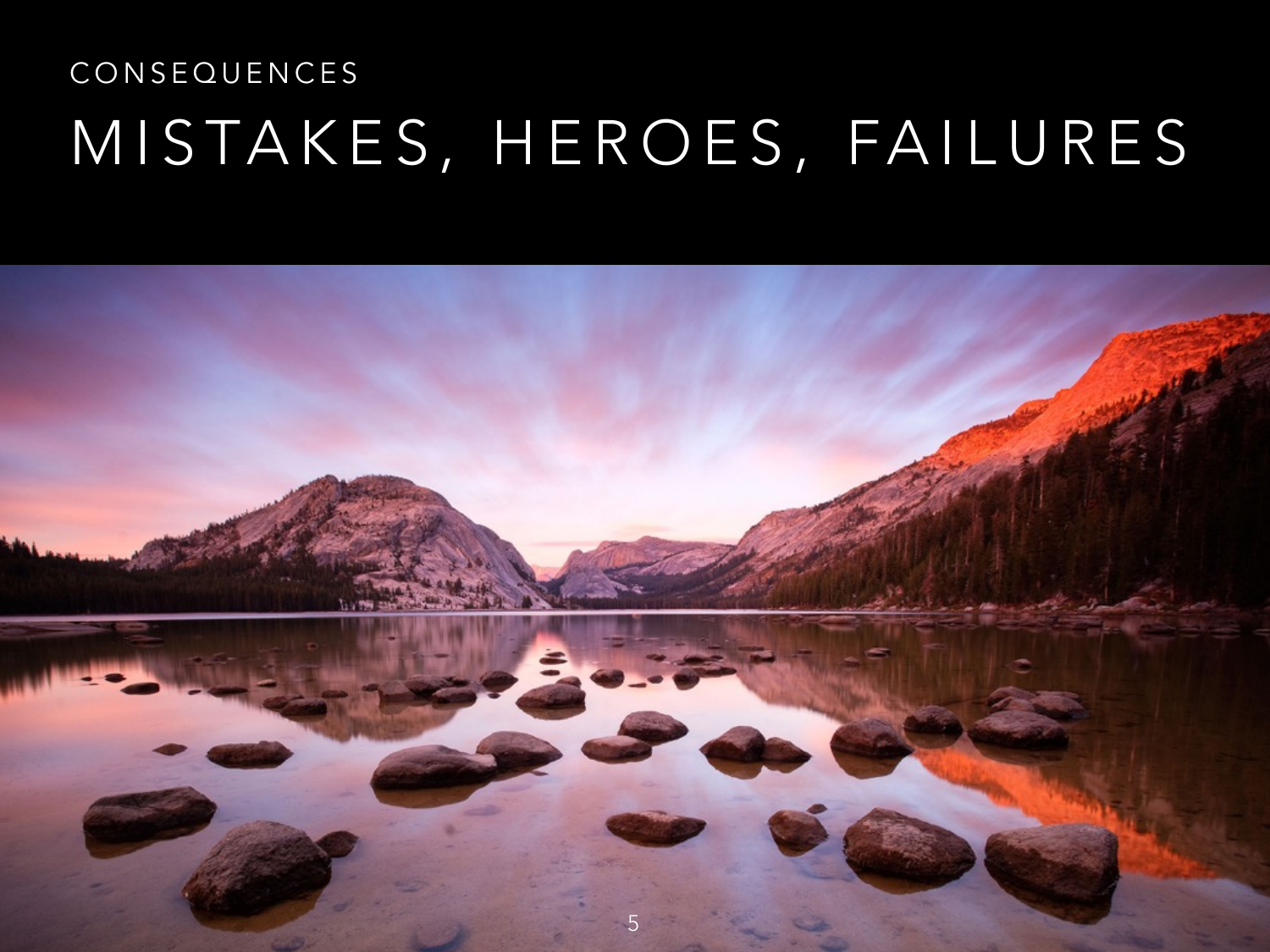## HOW TO MAKE LIFE EASIER FOR US

- Participate in communities (maybe we can do something in the context of STAC)
- Mailing lists?
- But that is public.
- Anonymous by becoming customers of major distributions (Redhat?) and submitting bug reports.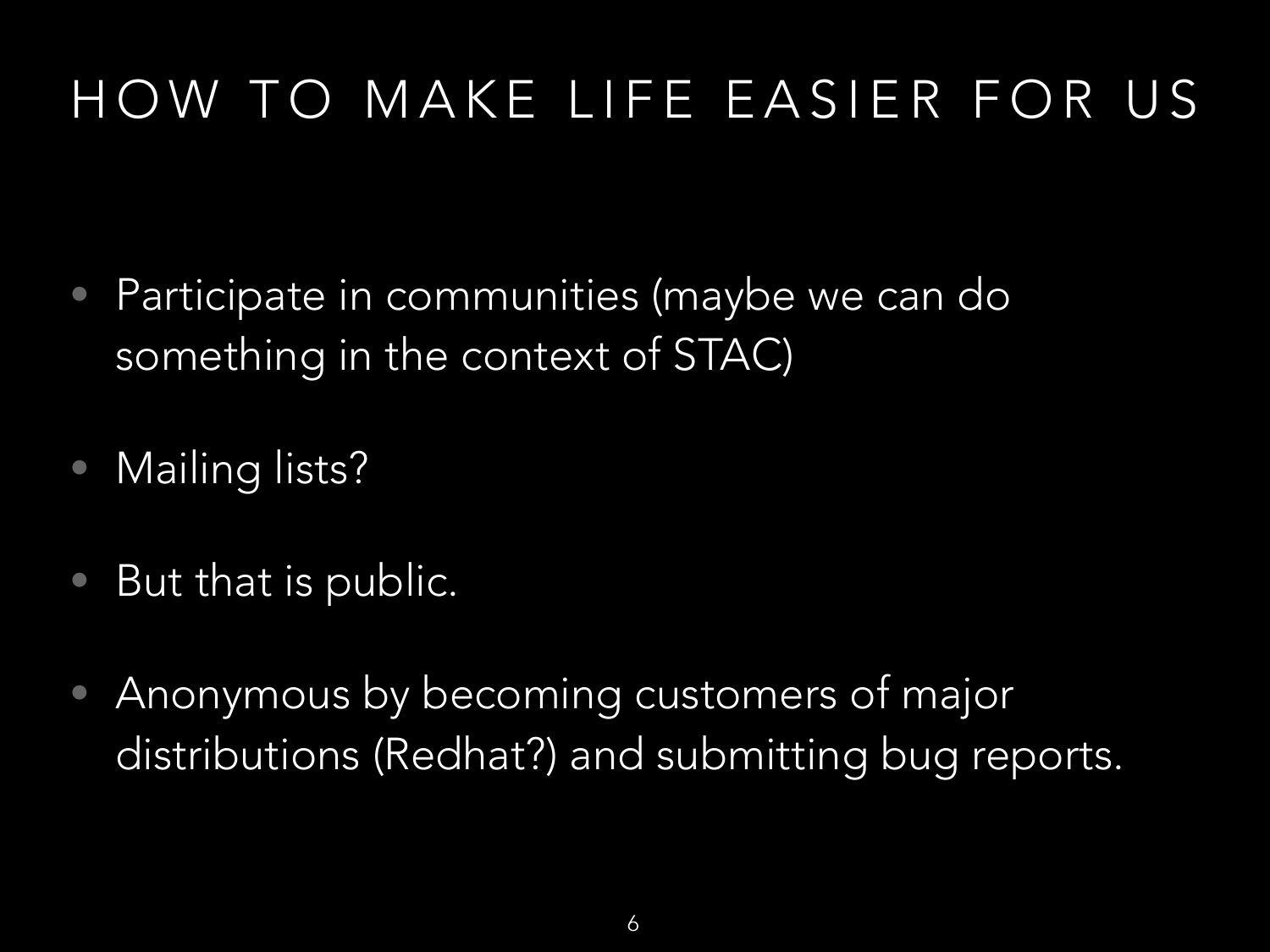- Software is complex
- Operating systems are complex
- You cannot hire enough people to do it all on your own.
- We need to cooperate to get a superior operating system for our needs.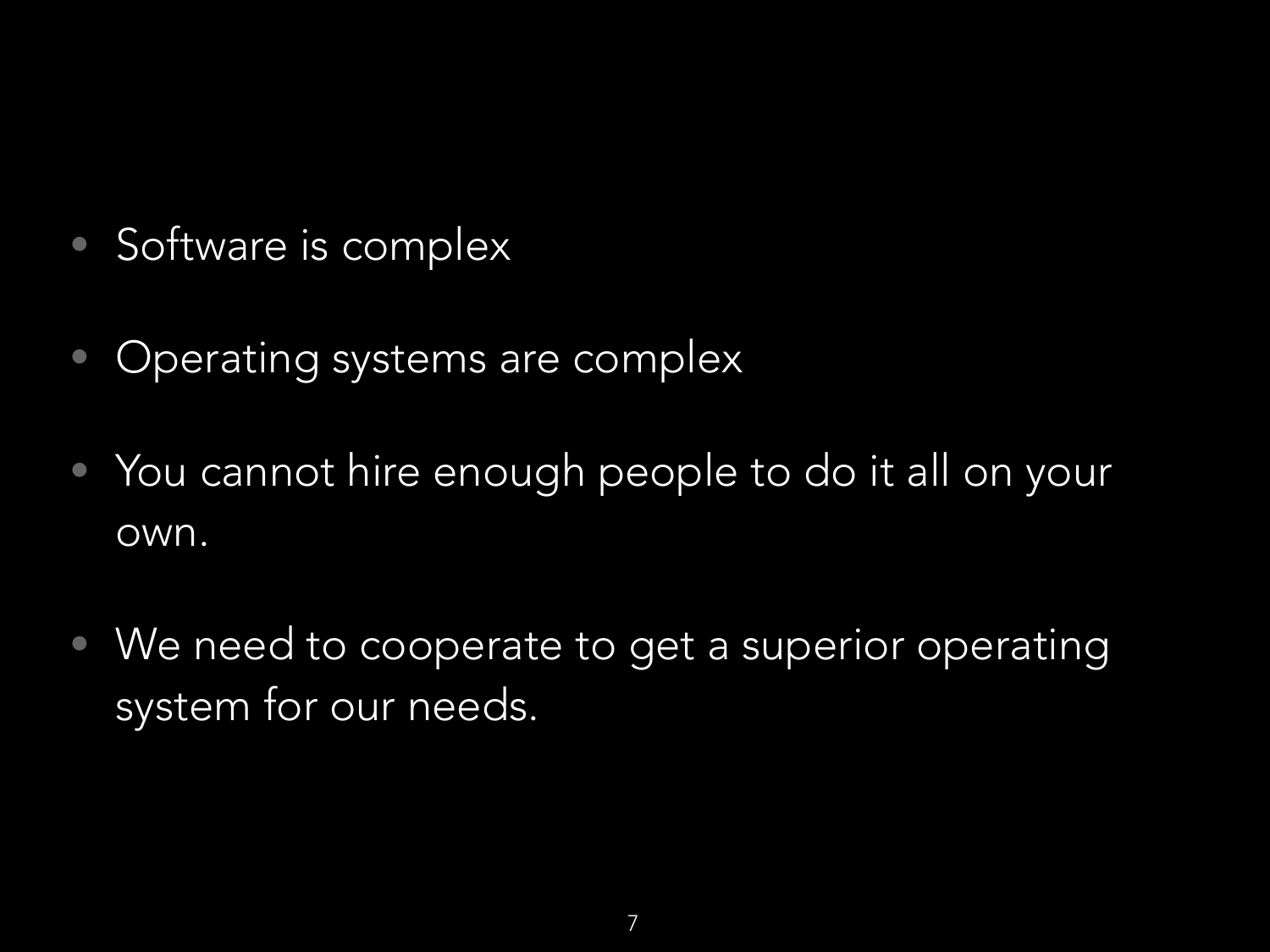

Some Trading Specific Software R  $C++$ 0MQ Java Components: Libquant libfix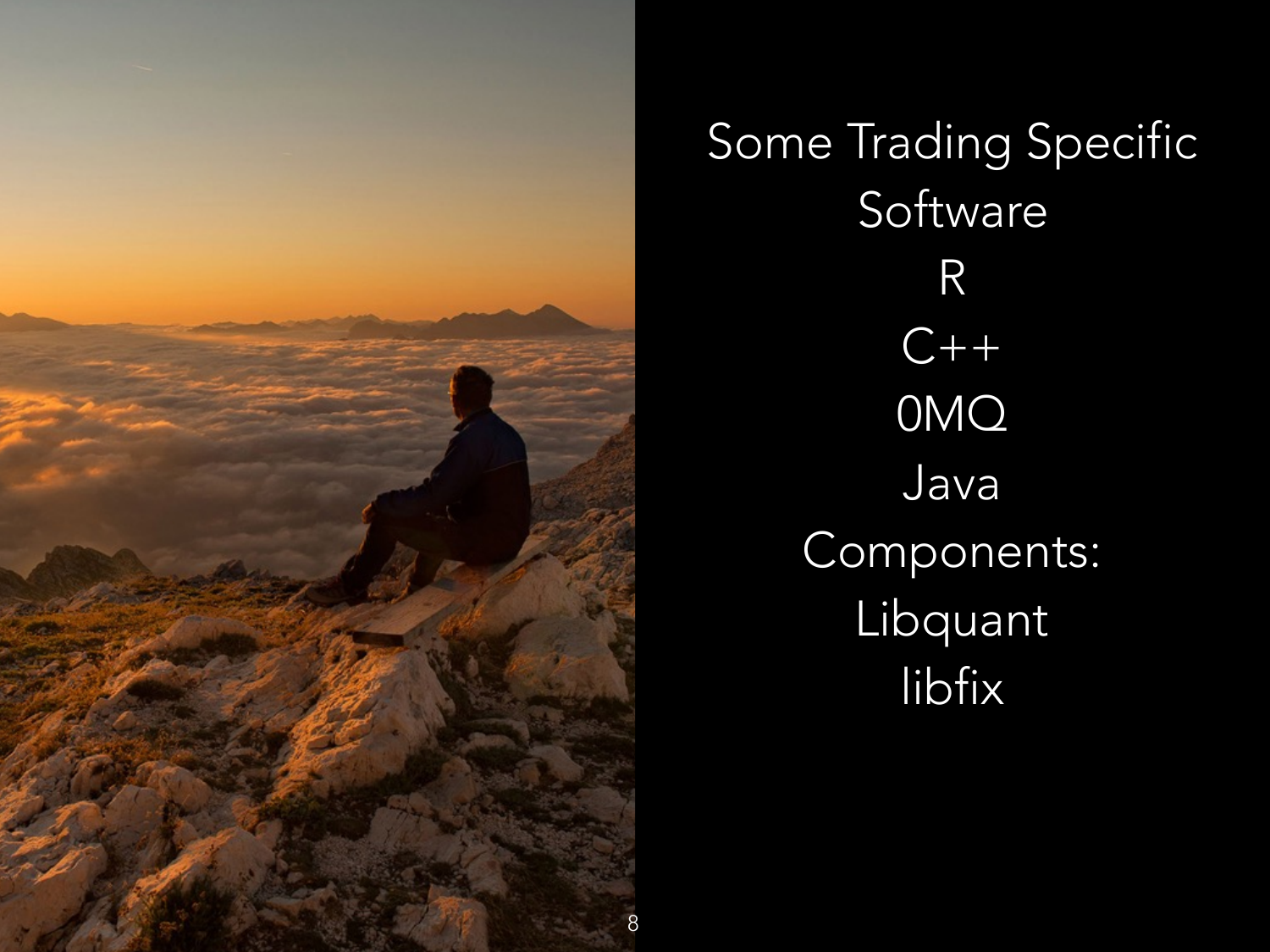$\bullet$  different to use  $\bullet$  $\bullet$  . Need to support more device support more device support more device support more device support more devices  $\bullet$  $\bullet$  More vendor support necessary. Many vendors building  $\bullet$  $\bullet$  . Need to get more developers in this to get more developers in this to bring this to bring this to bring this to bring this to bring this to bring this to bring this to bring this to bring this to bring this to brin  $\bullet$  Of  $\bullet$  Open Fabrics Association). The contract  $\bullet$